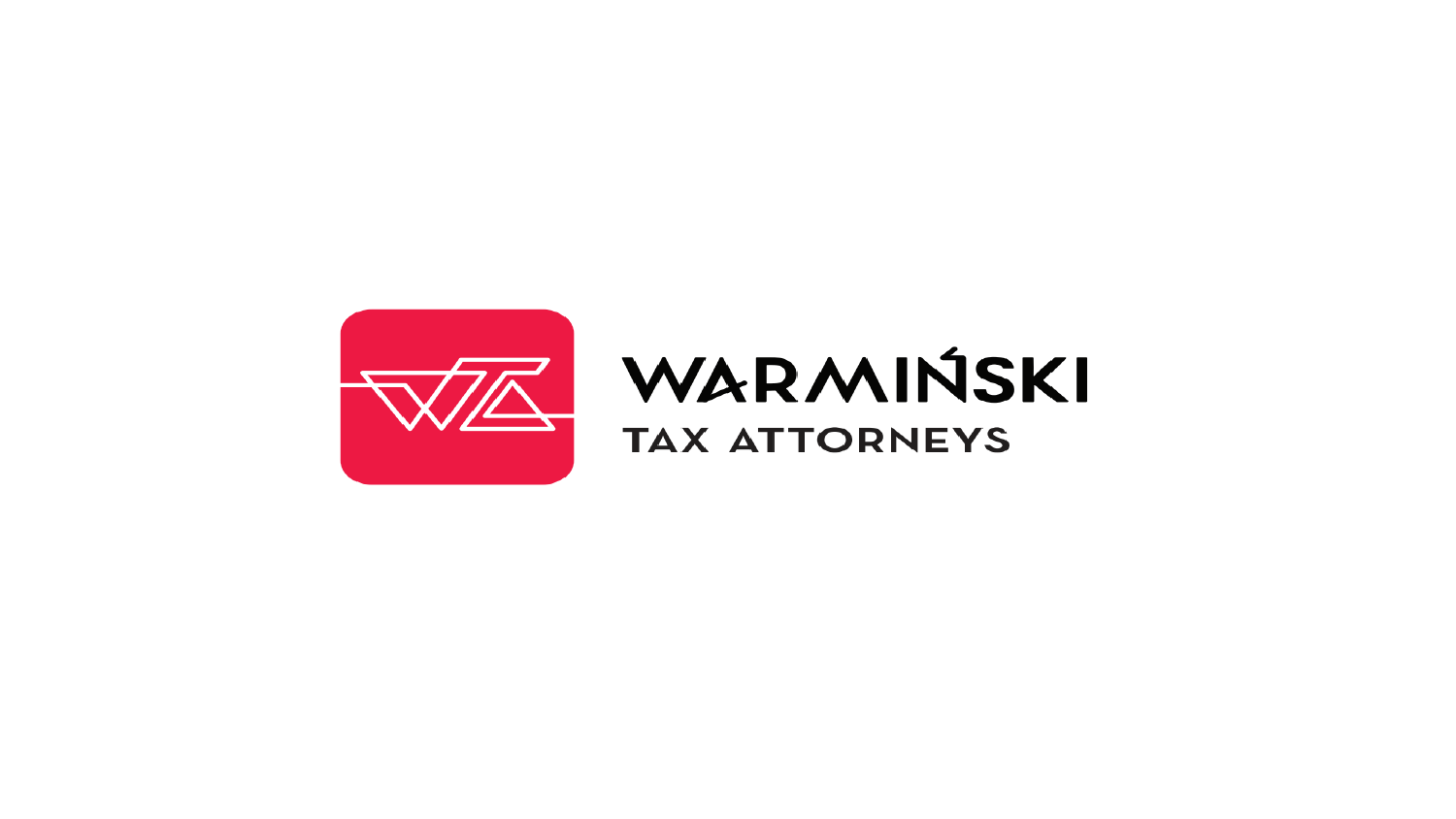



# NEW INSTRUMENTS IN POLISH TAX LAW: STANDARD AUDIT FILE AND ANTI ABUSE CLAUSE



WTA Warmiński Tax Attorneys ul. Trębacka 3/54, 00-074 Warszawa, Poland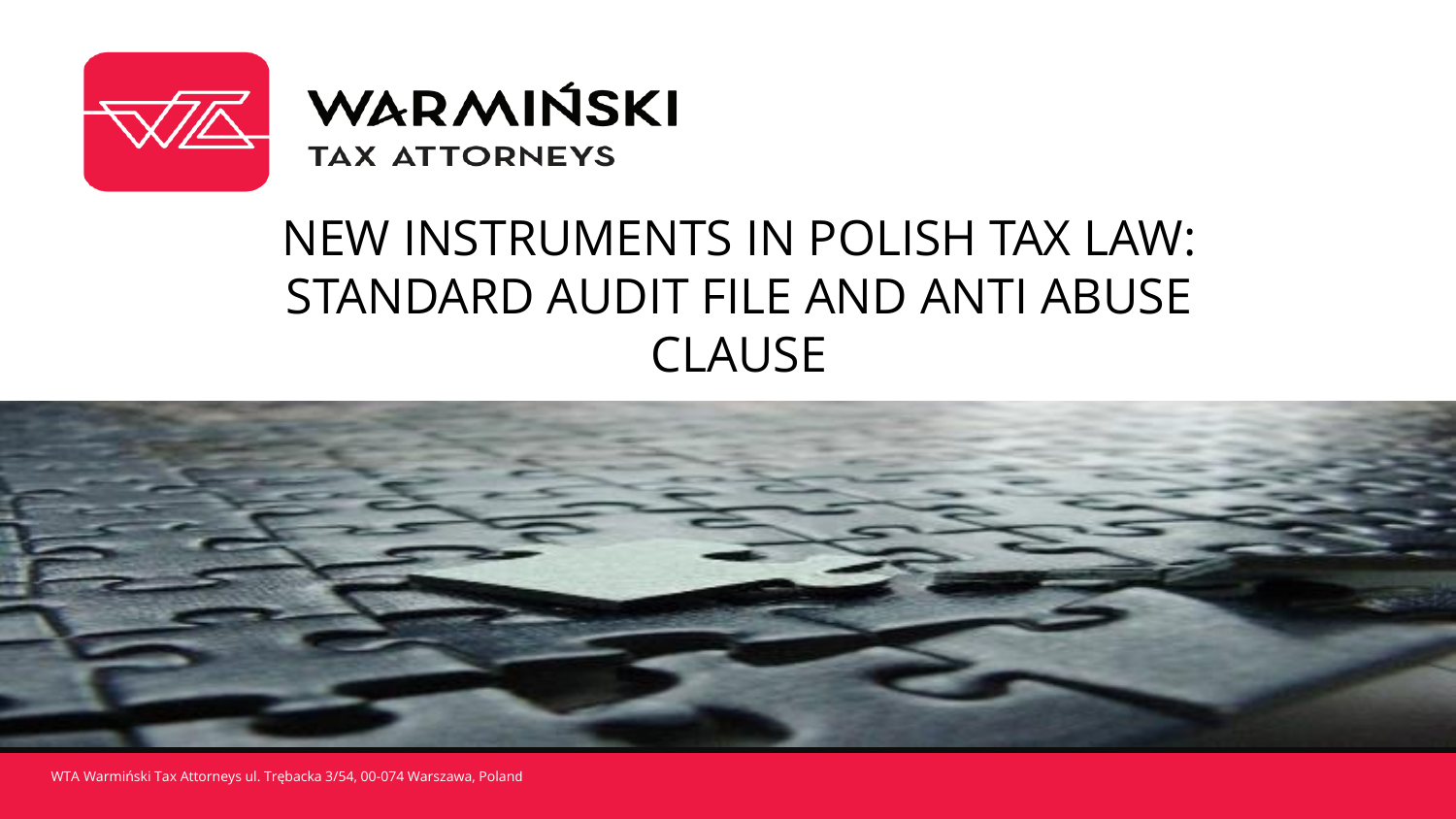

#### STANDARD AUDIT FILE FOR TAX **[SAF-T]**



SAF-T is also introduced in: Austria, France, Luxembourg, Portugal, Czech Republic (VAT)

# **[SAF-T]** – What's that?

SAF-T (polish: Jednolity Plik Kontrolny, JPK; ukrainan: Єдиний контрольний файл) stands for an xml file in an agreed logical structure and format, which taxpayers are obliged to implement in their accounting systems.

## SAF-T includes specific details of:

- VAT records (monthly, mandatory reporting) and
- Tax / accounting ledgers (only if requested).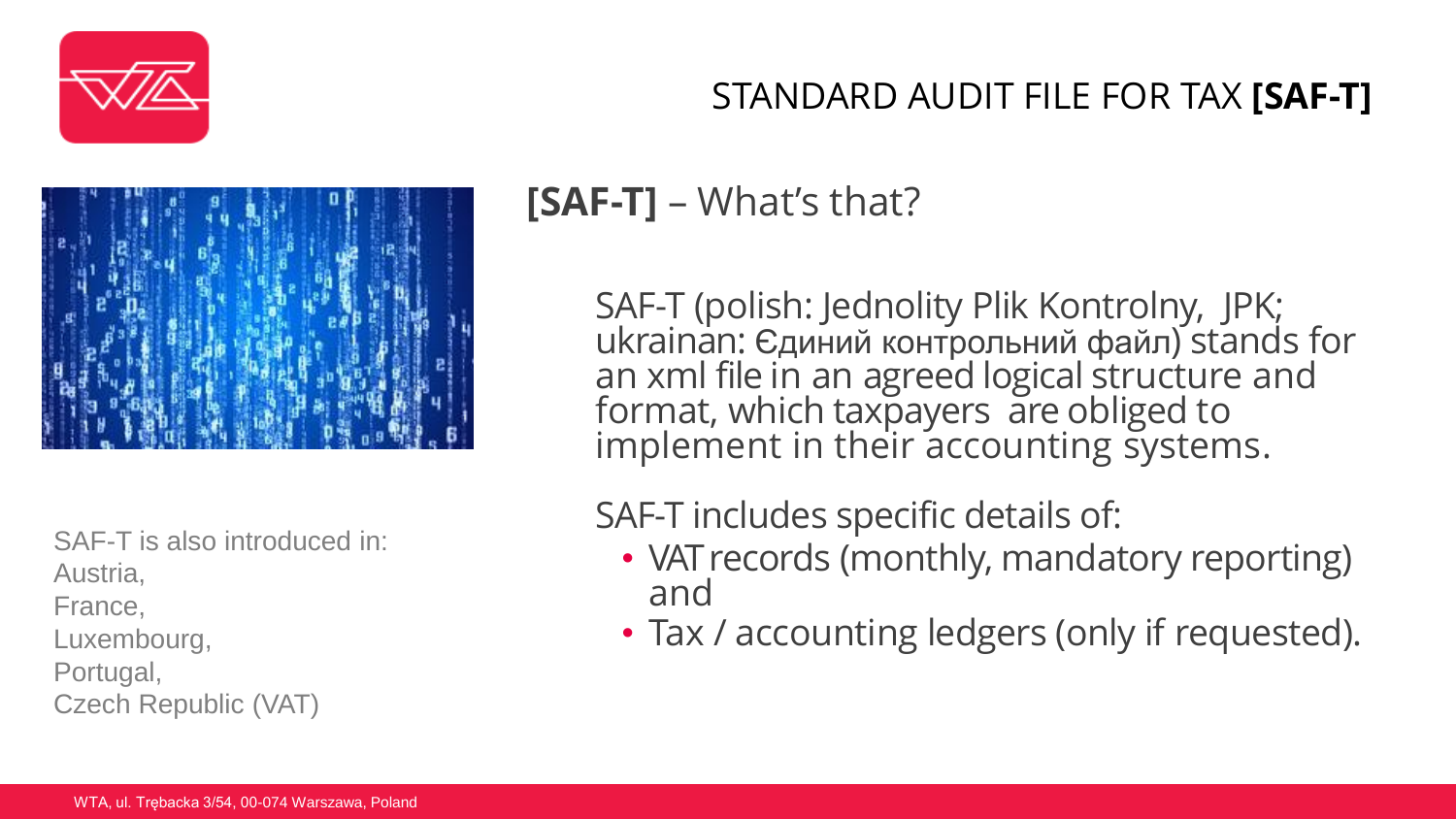

## **[SAF-T] – who is obliged**

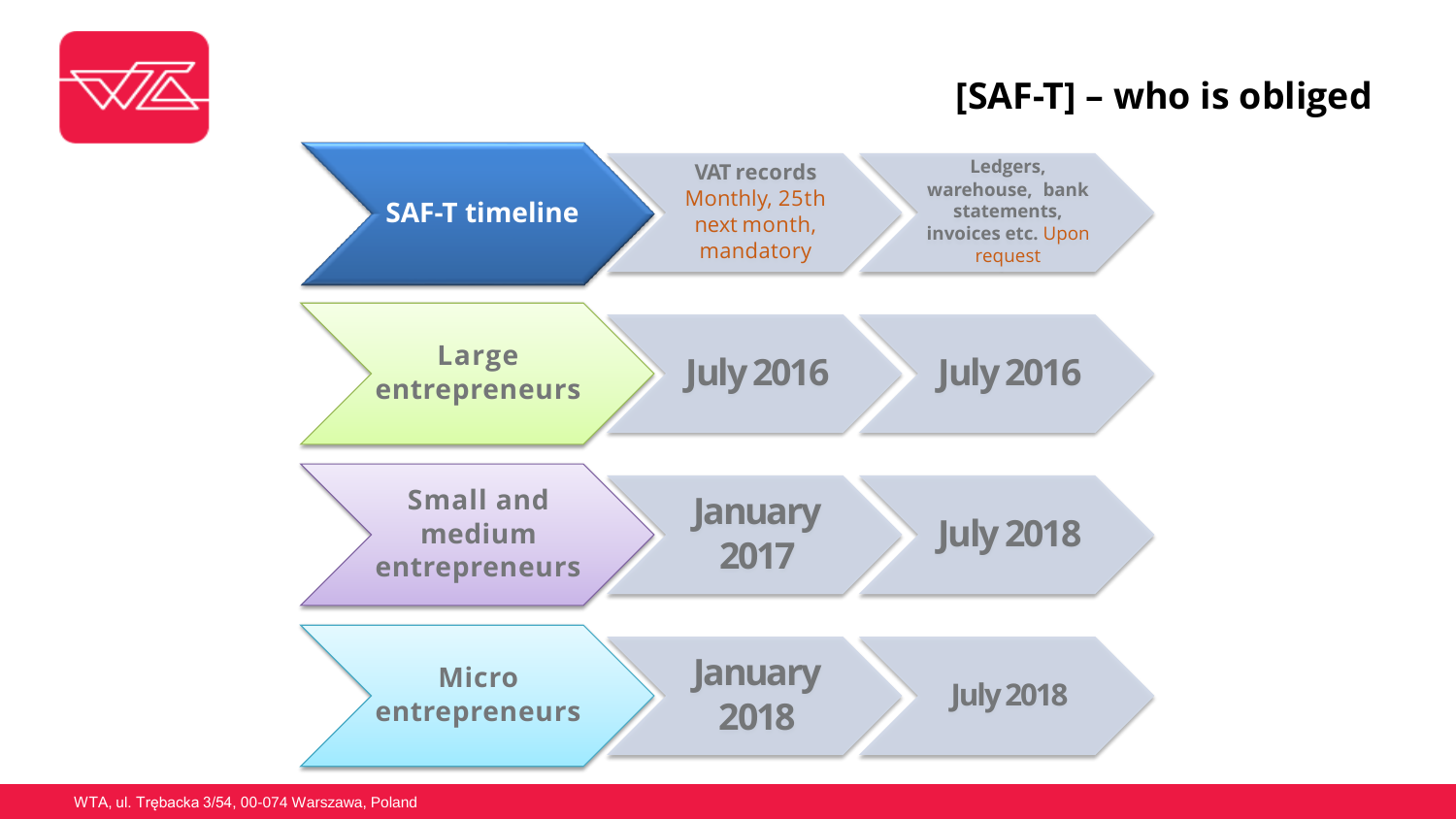

## **[SAF-T] Qualification**

#### **Large enterprises**

**At least 1 of the following 2 conditions is met:**

**1. more than 250 employees or**

**2. annual turnover exceeding EUR 50 mln and annual balance sheet exceeding EUR 43 mln.**

#### **Medium-sized enterprises**

**1. fewer than 250 employees and**

**2. turnover below EUR 50 mln or balance sheet below EUR 43 mln.**

#### **Small enterprises**

**Cumulative conditions:**

**1. fewer than 50 employees and**

**2. turnover below EUR 10 mln or balance sheet below EUR 10 mln.**

#### **Micro enterprises**

**Cumulative conditions:**

**1. fewer than 10 employees and**

**2. turnover below EUR 2 mln or balance sheet below EUR 2 mln**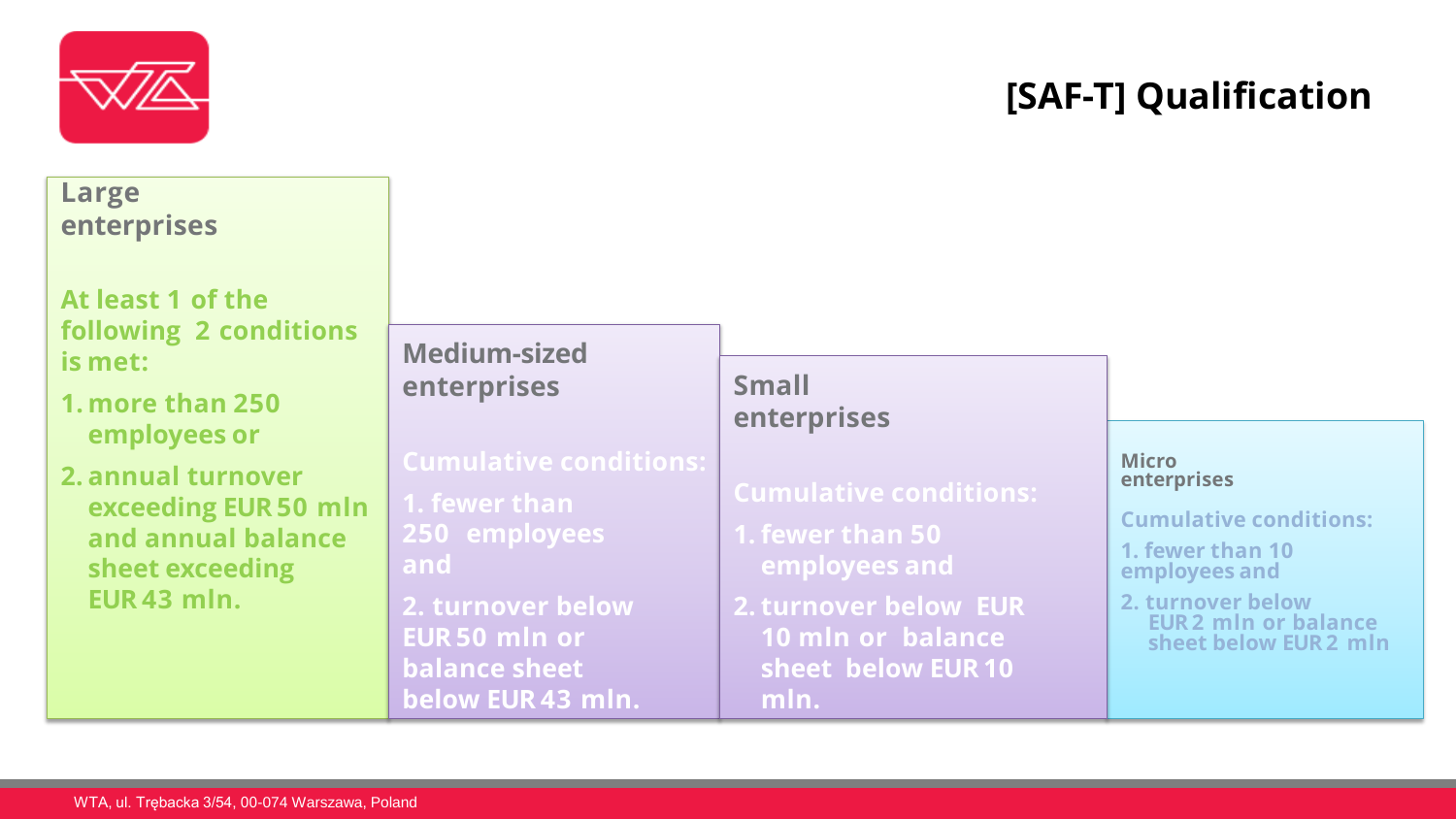

- Foreign, VAT registered in Poland entities are covered by Polish SAF-T.
- $\triangleright$  In order to qualify as Large, SME or micro enterpreneur one should take under consideration its worldwide business activity (including income, employees, assets).

## **[SAF-T] Foreign entities**

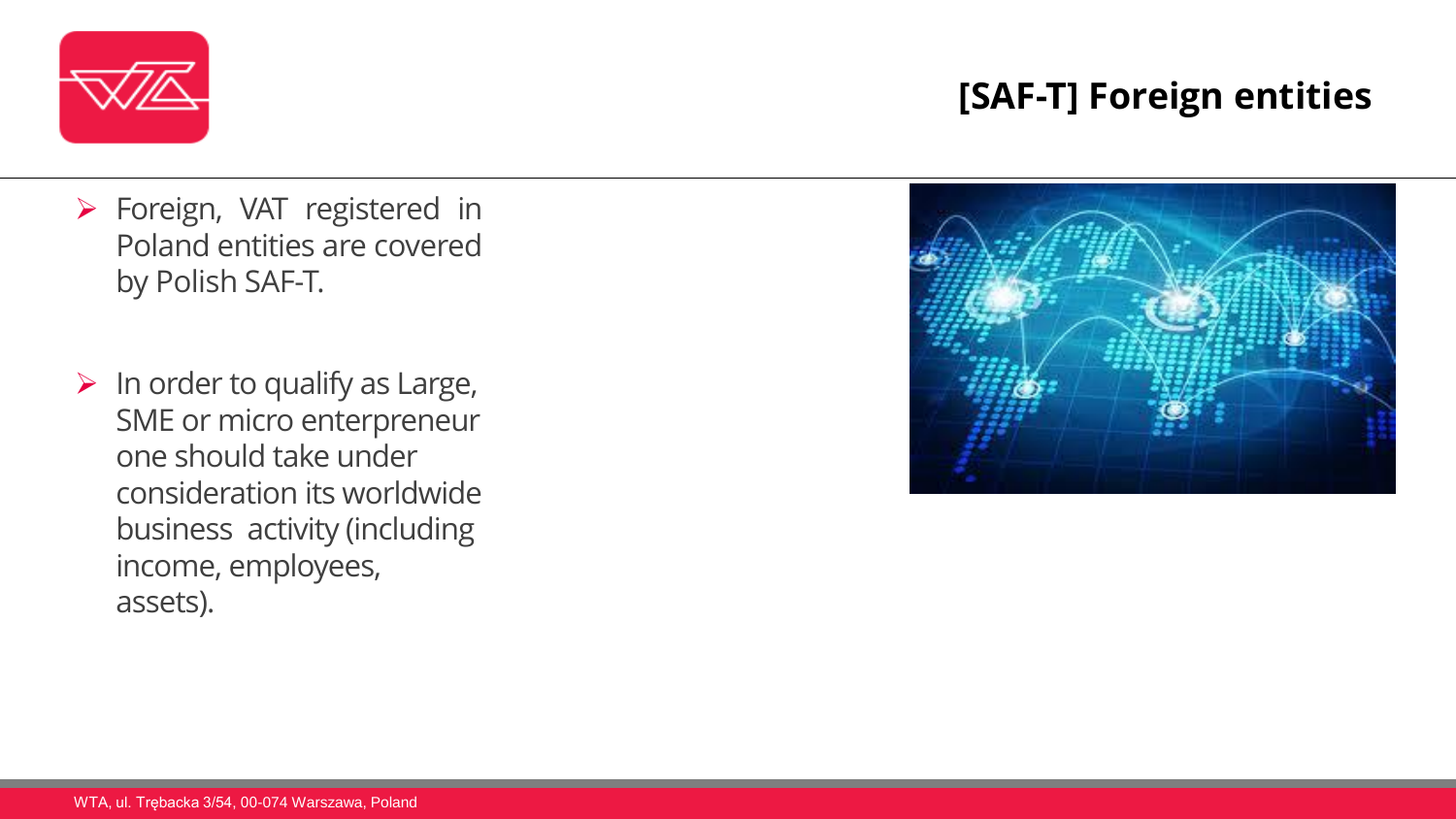

#### **[SAF-T] Data contents**

**In general:** almost all tax data should be available for tax authorities for fast and easy audit!

The following data shall be included in SAF-T:

- 1. Ledgers
- 2. Bank statements
- 3. Warehouse data
- 4. VAT evidence (sales and some purchasing data)
- 5. Invoices
- 6. Receipts

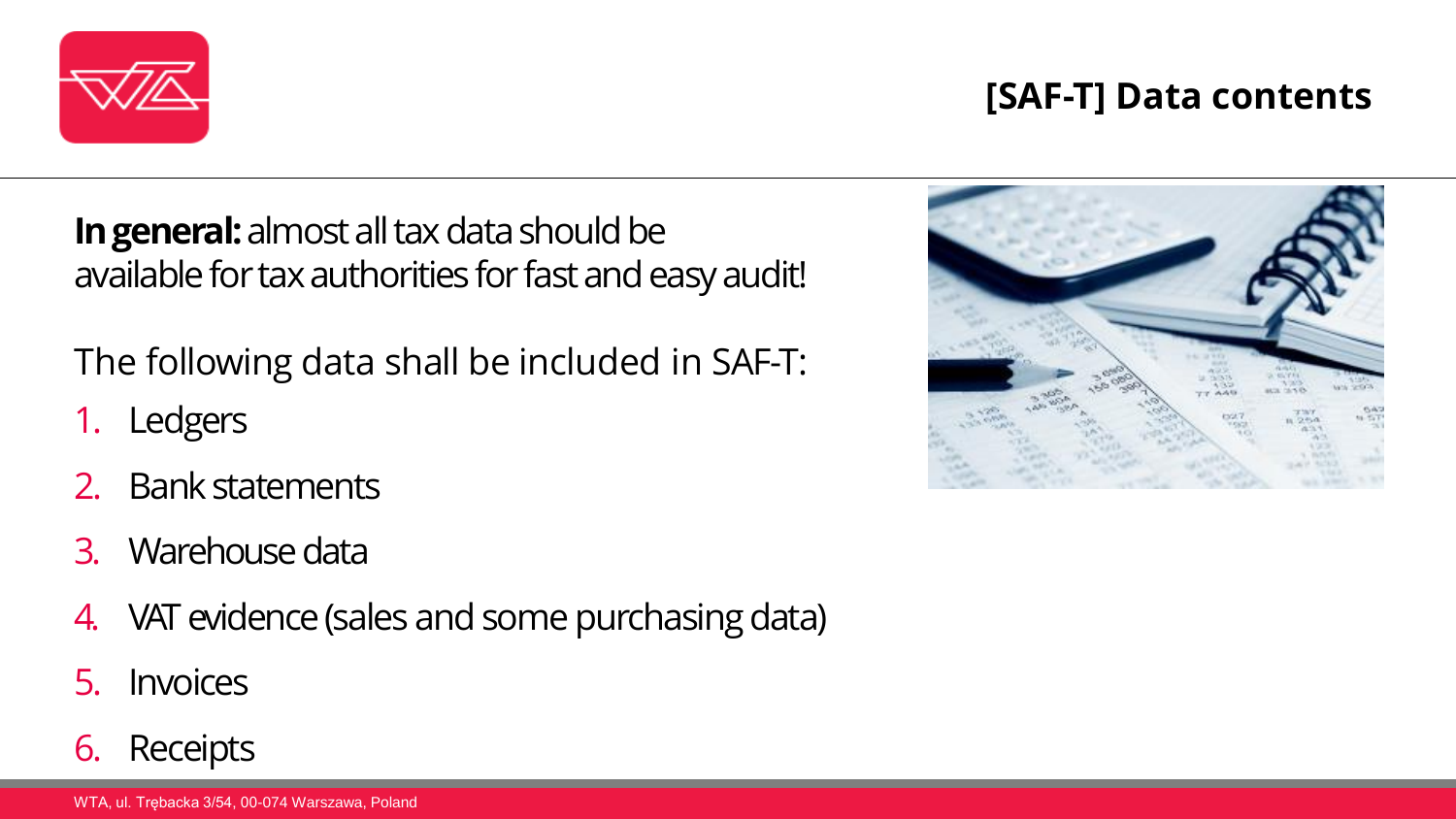#### **[SAF-T] Sanctions**



- **Enterprises which, for no good reason, refuse or fail to present tax ledgers or accounting evidence underlying those ledgers in the SAF-T format within a specified time frame will be liable to a fine of PLN 2,800.**
- **Anyone who attempts to thwart or impede the tax authorities' procedures, including especially failure to present tax ledgers, or accounting evidence underlying those ledgers, in the SAF-T format will be liable to a fine from PLN 617 up to PLN 17,769,600.**

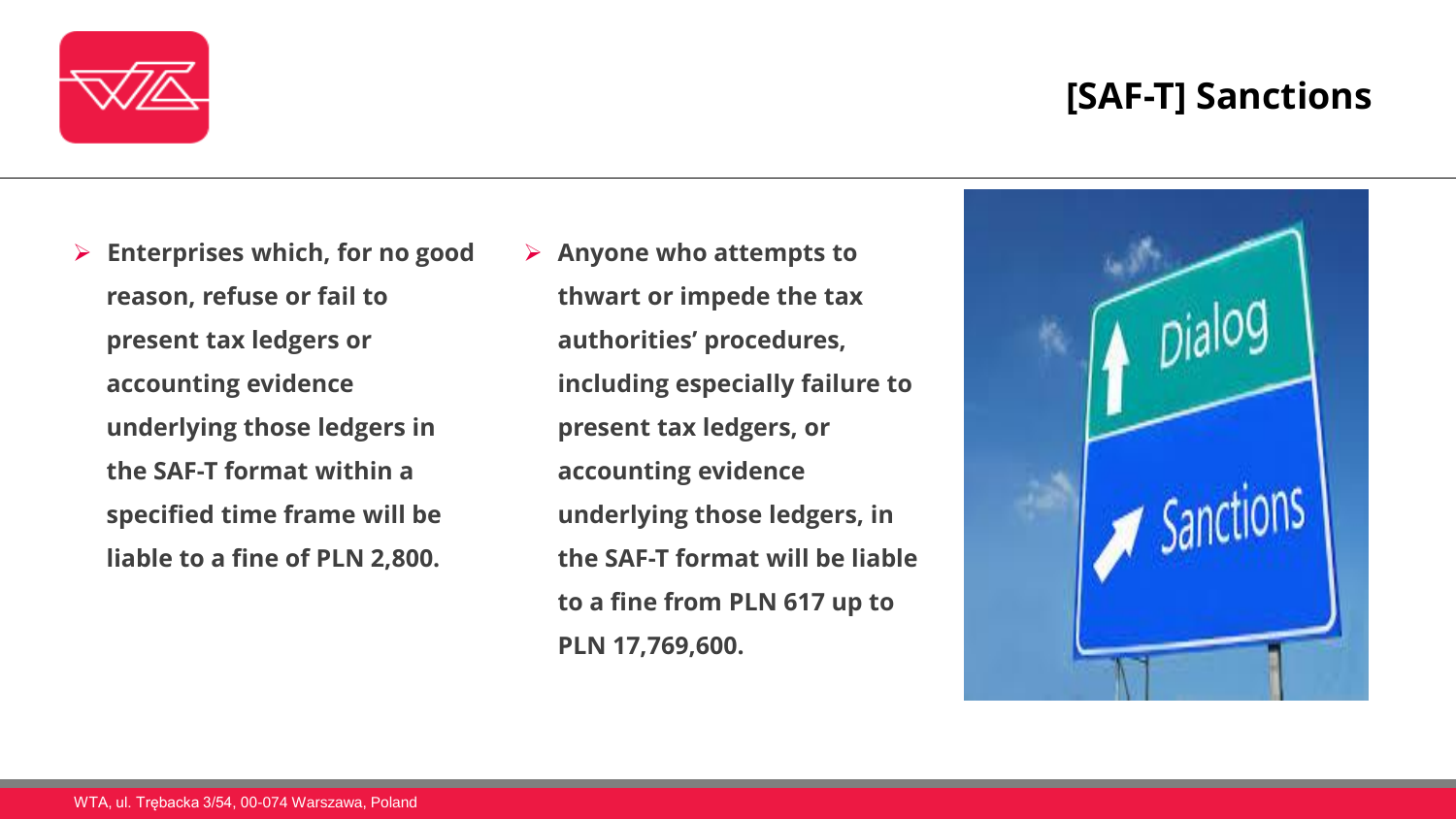

❖ Increased risk of tax control

❖ 9,3 bilions EUR in unpaid taxes in Poland only

 $\triangle$  Enterpreneurs under continuous scrutiny

- Ca. 8-9 months of implementation as opposed to few years
- ❖ Challenges to tax advisory industry
- Complex implemenation projects with large entities
- ❖ Troubleshooting and bug hunting

**❖ Limited time for corrections** 

- ❖ SAF-T under constant development
- ❖ Implementation requiring funds
- $\triangle$  **Tax functions connected with IT know-how**

# **[SAF-T] why this is a big thing**?

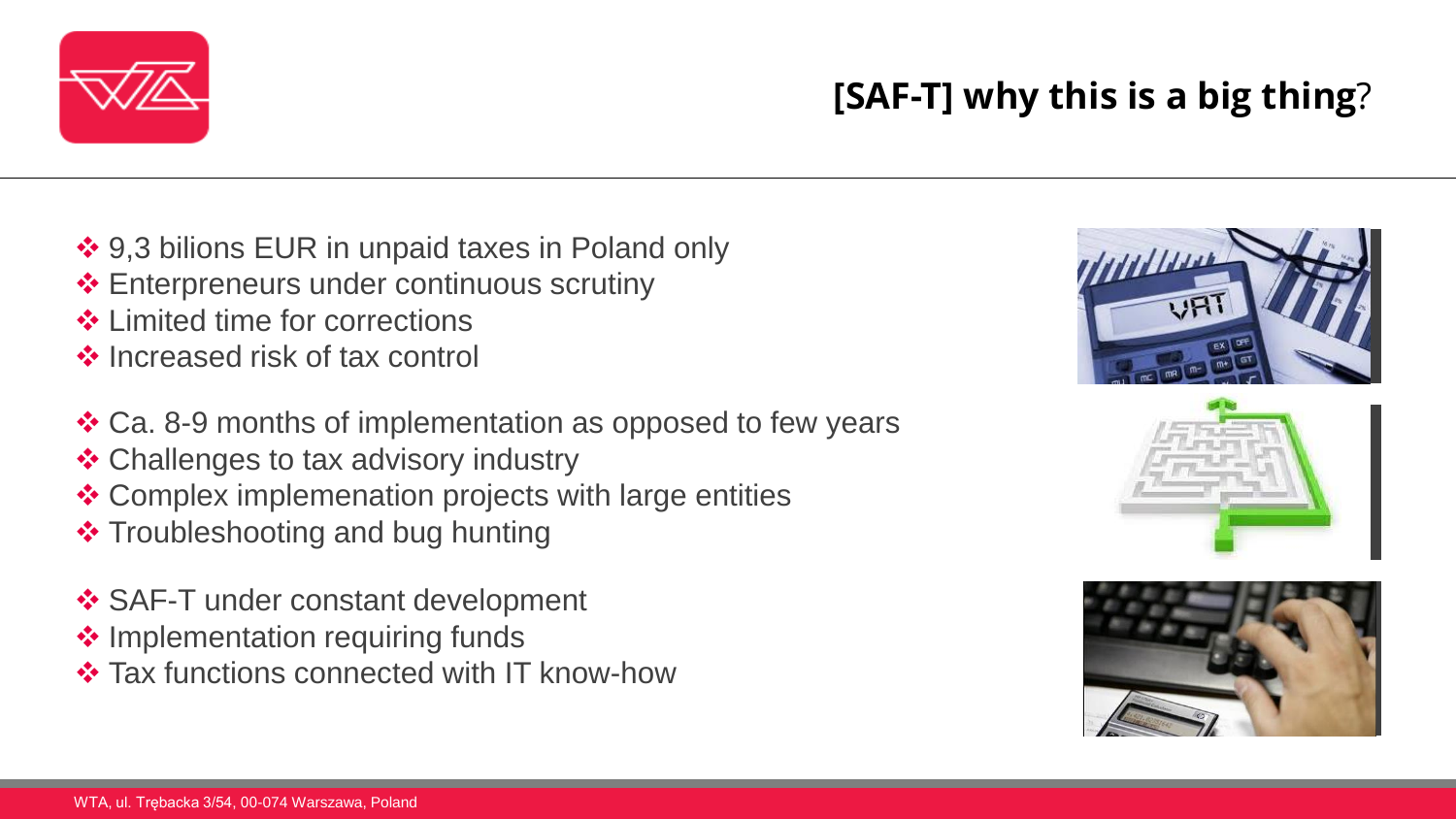

## **[SAF-T] where do we go from here?**

#### **SENT**

**On-line receipts**

**Limitations of cash payments**

 **IT based system tracking physical turnover of goods**

 **IT system that will constanlty monitor any sales on the fiscal register also allowing consumers to track back their purchases**

 **Reducing the limits for cash payments up to 15 000 PLN thousand Lack of tax costs if in** 

**default**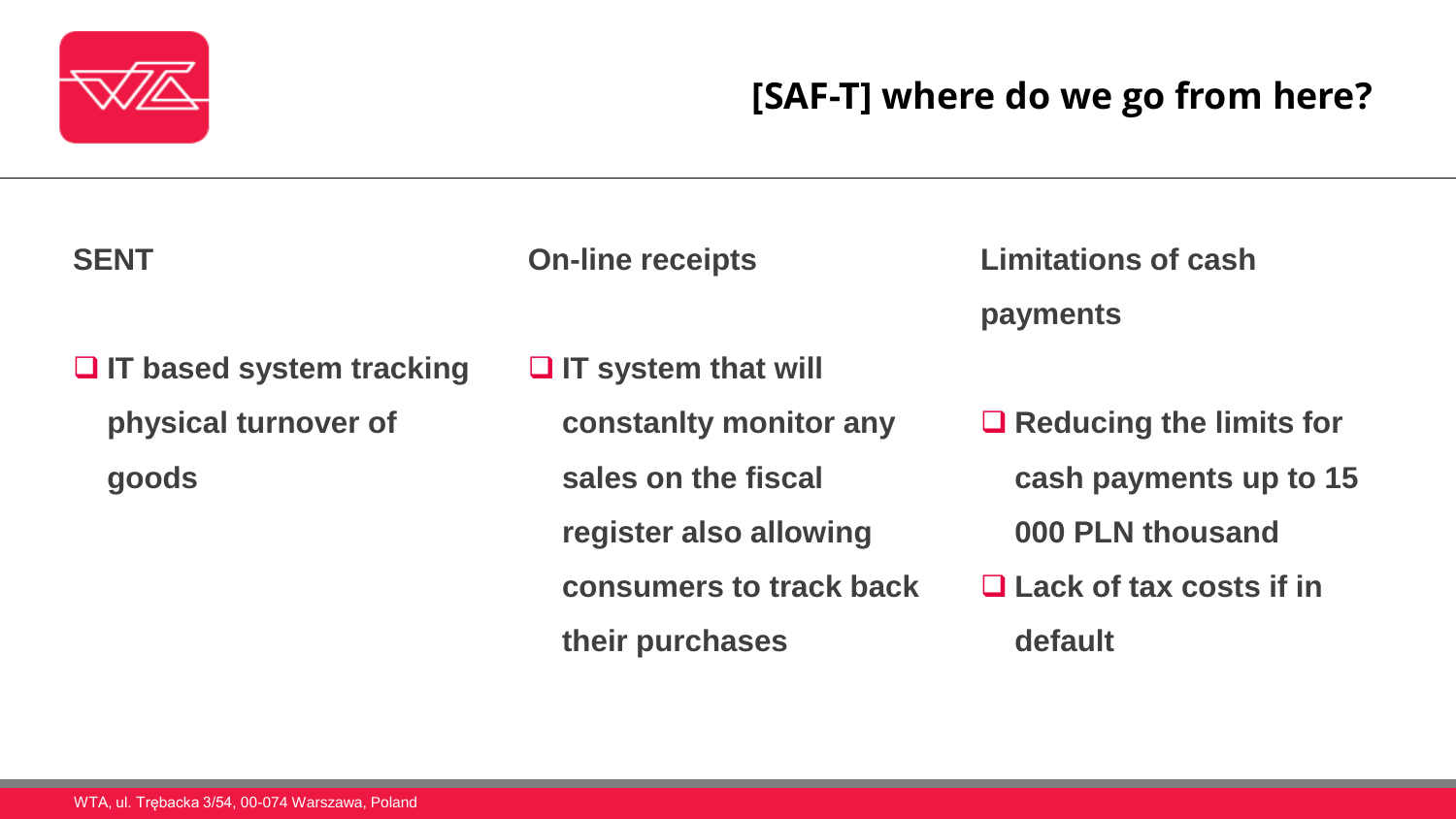

#### [GAAR] General Anti Abuse Clause



o Aimed at any economicaly not backed trasactions o Excludes artificial (however legaly sound) transactions o Covers tax benefits exceeding 100 000 PLN per year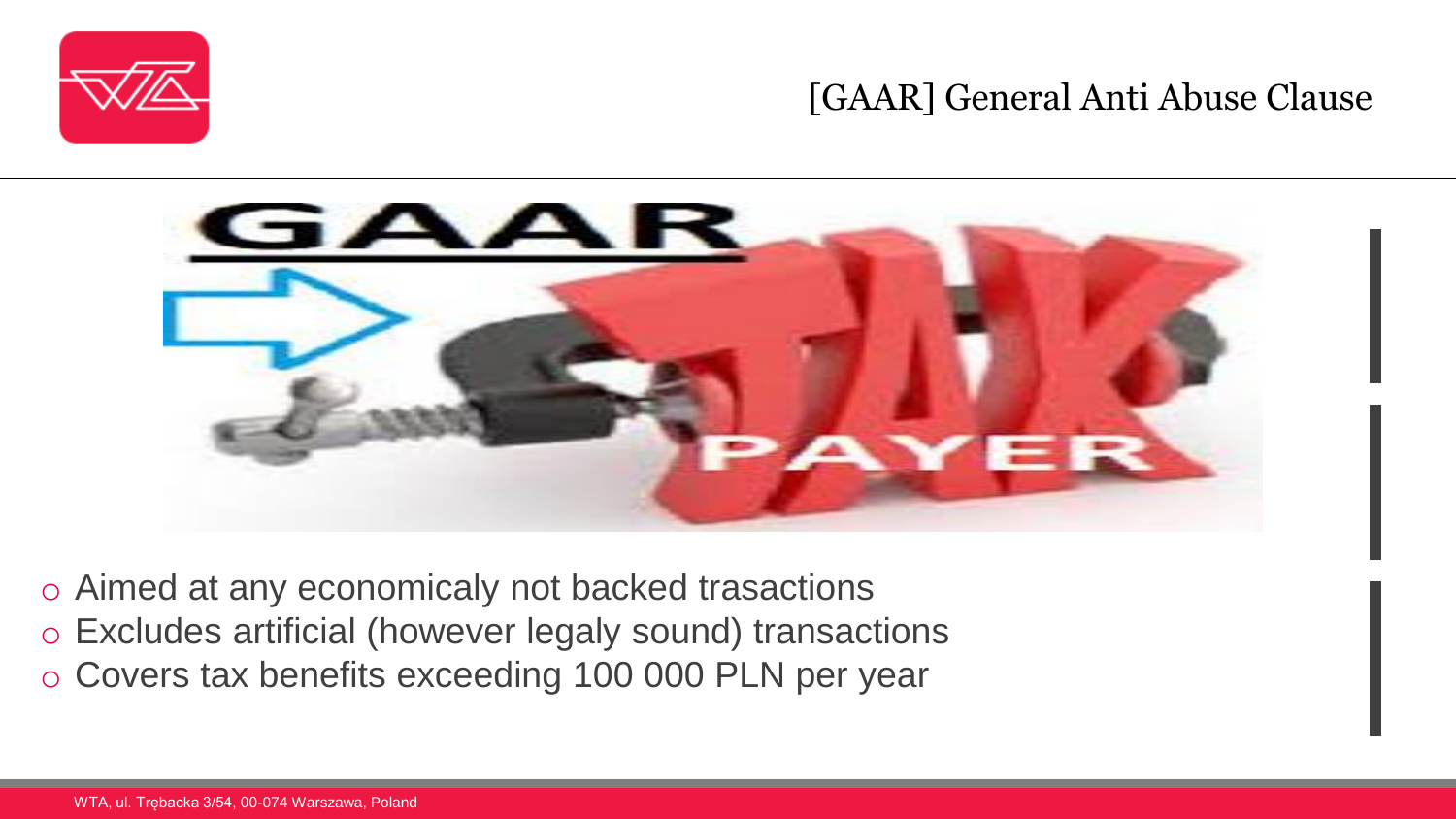

## [GAAR] General Anti Abuse Clause

- o Could be addressed by a securing opinion issued at a fee of 20 000 PLN
- o GAAR suspends applications of individual applications Issued.
- o Could be applied to benefits resulting from past activities



Is the GAAR the correct answer to 'artificial', 'abusive' and 'aggressive' tax avoidance?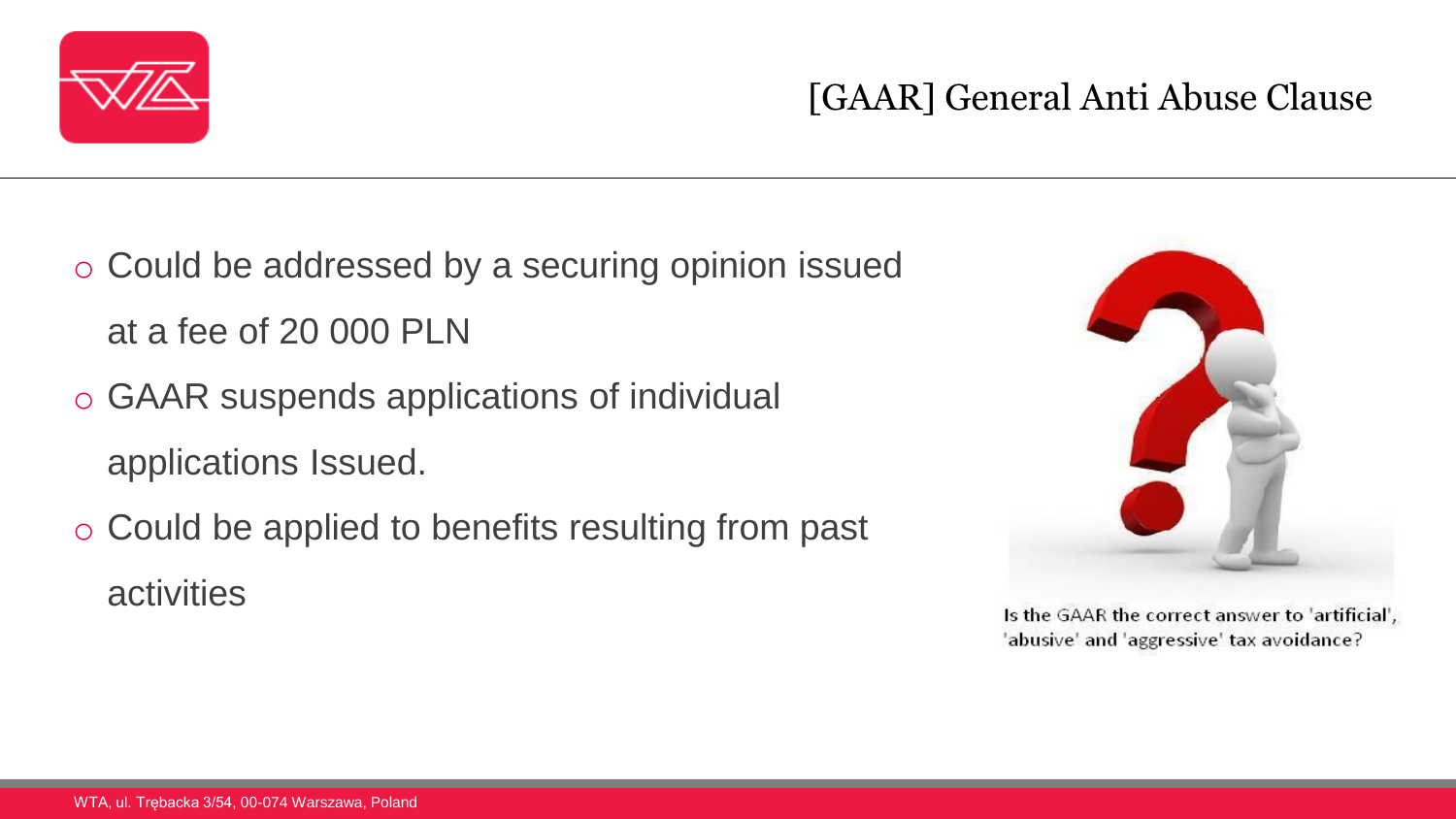

[GAAR] General Anti Abuse Clause

o Would GAAR hamper any Offshore structures? o Is it possible to go around the GAAR?